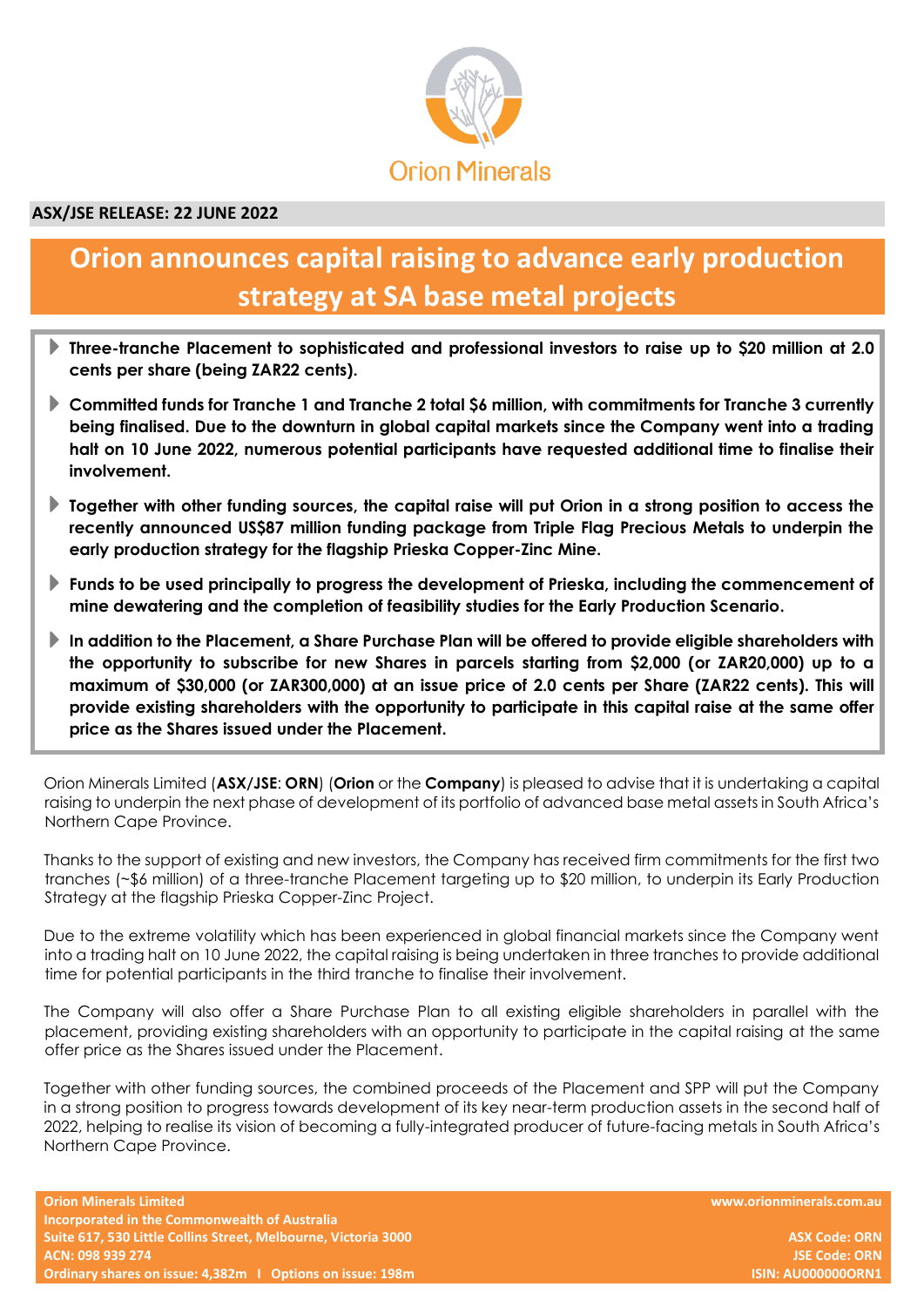### **Share Placement Details**

The capital raising, which is being conducted via a three-tranche placement to sophisticated and professional investors, pursuant to Section 708A of the Corporations Act 2001 (**Placement**), comprises up to 1,000 million fully paid ordinary shares (**Share**) at an issue price of 2.0 cents (being ZAR22 cents) per Share and, in respect of the first two tranches, the issue of up to ~151 million free attaching Options.

The Placement will occur in three stages, being:

- Tranche 1: the Company has received commitments from investors to raise \$3.1 million through the issue of 156 million Shares at an issue price of 2.0 cents (being ZAR22 cents) (together with one free attaching option for each two Shares issued on the principal terms set out below (**Options**)), using the Company's 15% placement capacity under ASX Listing Rule 7.1 (**Placement One**);
- Tranche 2: the Company has received commitments from investors to raise \$2.9 million through the issue of 145 million Shares at an issue price of 2.0 cents (being ZAR22 cents) per Share (together with one free attaching Option for each two Shares issued on the terms set out below), including \$2 million from Orion non-executive Director Tom Borman and \$0.2 million from Orion's Chairman Denis Waddell (**Placement Two**). The issue of Shares and Options under Placement Two is subject to shareholder approval, to be sought at a general meeting of Orion shareholders planned to be held in August 2022; and
- Tranche 3: the Company may issue up to an additional 699 million Shares at an issue price of 2.0 cents (being ZAR22 cents) per Share to raise up to \$14 million (subject to shareholder approval, to be sought at a general meeting of Orion shareholders planned to be held in August 2022) (**Placement Three**). There are no Options attaching to any Shares that comprise Placement Three. Orion reserves the right to accept oversubscriptions.

The 151 million Options (being one option for every two Shares issued under Placement One or Placement Two) have an exercise price of 2.5 cents (being ZAR27.5 cents) and an expiry date of 30 June 2023. The Options are not transferrable and will not be quoted on the ASX or the JSE.

#### **Use of Funds**

The capital raising, combined with other funding arrangements, will allow Orion to:

- Progress the development of the Company's **Prieska Copper-Zinc Mine**, including the commencement of mine dewatering and the completion of feasibility studies for the Prieska Copper-Zinc Mine Early Production Scenario;
- Progress the Feasibility Study on the **Okiep Copper Project** (**OCP**), the Company's second advanced nearterm production asset in the Northern Cape;
- Undertake battery precursor product production test work on **Jacomynspan nickel-copper-cobalt PGE Project**, its third key asset in the Northern Cape; and
- Progress a significant exploration effort, both at the OCP and across numerous recently defined nearmine and regional exploration targets across the Areachap Province of the Northern Cape.

#### **Orion's Managing Director and CEO, Errol Smart, said:**

"Considering the events that have unfolded in global financial markets since we entered a trading halt on 10 June 2022, we are very pleased with the support we have received from existing and new investors who have *supported this capital raising.*

"We have decided to undertake the placement in three tranches to allow the many investors with whom we *have had positive engagement in recent weeks some additional time to finalise their participation. In addition,* we intend to offer a Share Purchase Plan to allow our loyal existing shareholders to participate at the same offer *price as the Shares issued under the Placement.*

*"While financial markets have been in turmoil recently, we share the view of many experienced commentators* that the broader battery metals thematic has not gone away. The prices of copper, zinc, nickel and other futurefacing metals are still very strong - and underlying demand from the renewable energy and EV sectors continues to increase, and will do so for many years to come. With advanced, near-term production assets in one of the world's best mining jurisdictions, the Northern Cape, Orion stands ready to play a key role as a supplier of these metals. The funds raised through this raising will see us take major steps towards realising this vision."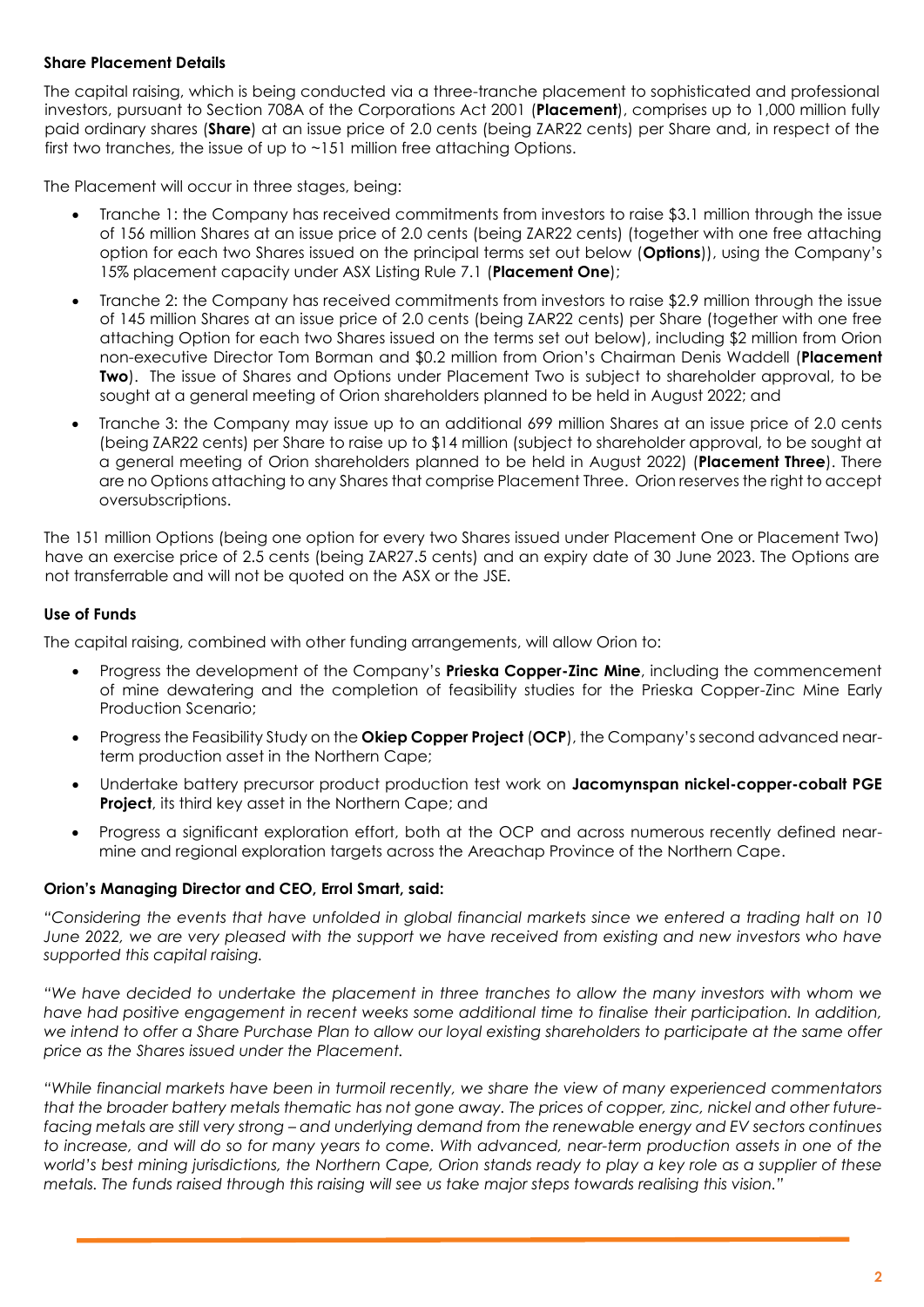#### **Share Purchase Plan**

In addition to the Placement, Orion is pleased to announce a share purchase plan (**SPP**) providing shareholders an opportunity to increase their shareholding in the Company at the same offer price as the Shares issued under the Placement.

The Company is offering its shareholders with a registered address in Australia, New Zealand, South Africa, the European Union (Germany and Netherlands), Jersey (Channel Islands), Mauritius, Seychelles, Singapore and the United Kingdom as at 7.00pm (Melbourne time) on 21 June 2022 (**Eligible Shareholders**) the opportunity to purchase Shares under a SPP. The application for SPP shares will be capped at the statutory maximum of \$30,000 per Eligible Shareholder, across all holdings.

### Purpose of the SPP

The SPP offer will give Eligible Shareholders the opportunity to participate in the Company's capital raising on substantially the same terms on which Shares are being issued under the Company's Placement (refer above).

It is intended that the proceeds of the SPP will be used by the Company principally to progress the development of the Company's Prieska Copper-Zinc Mine, including the commencement of mine dewatering and the completion of feasibility studies for the Prieska Copper-Zinc Mine Early Production Scenario, progress the Okiep Copper Project feasibility study, and battery precursor product production test work on Jacomynspan nickelcopper-cobalt PGE project, in the Northern Cape of South Africa and related activities and otherwise for general working capital purposes.

#### Details of the SPP

The Company expects that the SPP will open on 28 June 2022 (Orion is expecting to release the SPP booklet to the ASX on this date) and is expected to close at 7:00pm (Melbourne time) on 5 August 2022.

Under the SPP, each Eligible Shareholder will be entitled to apply for parcels of new Shares from a minimum parcel of \$2,000 (or ZAR20,000) up to a maximum of \$30,000 (or ZAR300,000) without incurring brokerage or transaction costs. The issue price will be 2.0 cents per Share (being ZAR22 cents). This represents a 13% discount to the volume weighted average price of Orion's shares on the ASX during the 5 trading days immediately prior to the announcement date of the SPP.

The Company will issue up to150 million SPP Shares under the SPP at an issue price of 2.0 cents per Share (ZAR22 cents) (being the same issue price as Shares issued under the Placement (refer above)). The Company is seeking to raise up to \$3 million from the issue of SPP Shares. The Company, however, reserves the absolute discretion to determine the final amount raised under the SPP and may accept oversubscriptions or scale back any application at Board's discretion.

The SPP Shares will be issued at 2.0 cents per Share (ZAR22 cents). All SPP Shares will be quoted on either the ASX or JSE (for South African Eligible Shareholders) and will rank equally with other fully paid ordinary shares on issue. No shareholder approval is necessary in respect of the Shares issued under the terms of the SPP.

The SPP booklet containing further details of the SPP and application forms is expected to be sent to shareholders shortly. Eligible Shareholders should read the SPP booklet before deciding whether to participate in the SPP. An indicative timetable for the SPP is set out below.

#### SPP Important Dates<sup>1</sup>

| Record Date                                                         | 7:00pm (Melbourne time) on 21 June 2022  |
|---------------------------------------------------------------------|------------------------------------------|
| Share Purchase Plan offer opens (estimated)                         | 28 June 2022                             |
| Share Purchase Plan offer closes                                    | 7:00pm (Melbourne time) on 5 August 2022 |
| Share Purchase Plan allocation announcement and Scale-back (if any) | 12 August 2022                           |
| Issue date for SPP Shares                                           | 12 August 2022                           |
| Quotation of new SPP Shares                                         | 15 August 2022                           |
| Dispatch of holding statements for SPP Shares                       | 15 August 2022                           |

<sup>1</sup>Orion may vary any of the above dates in its absolute discretion by lodging a revised timetable with the ASX and the JSE.